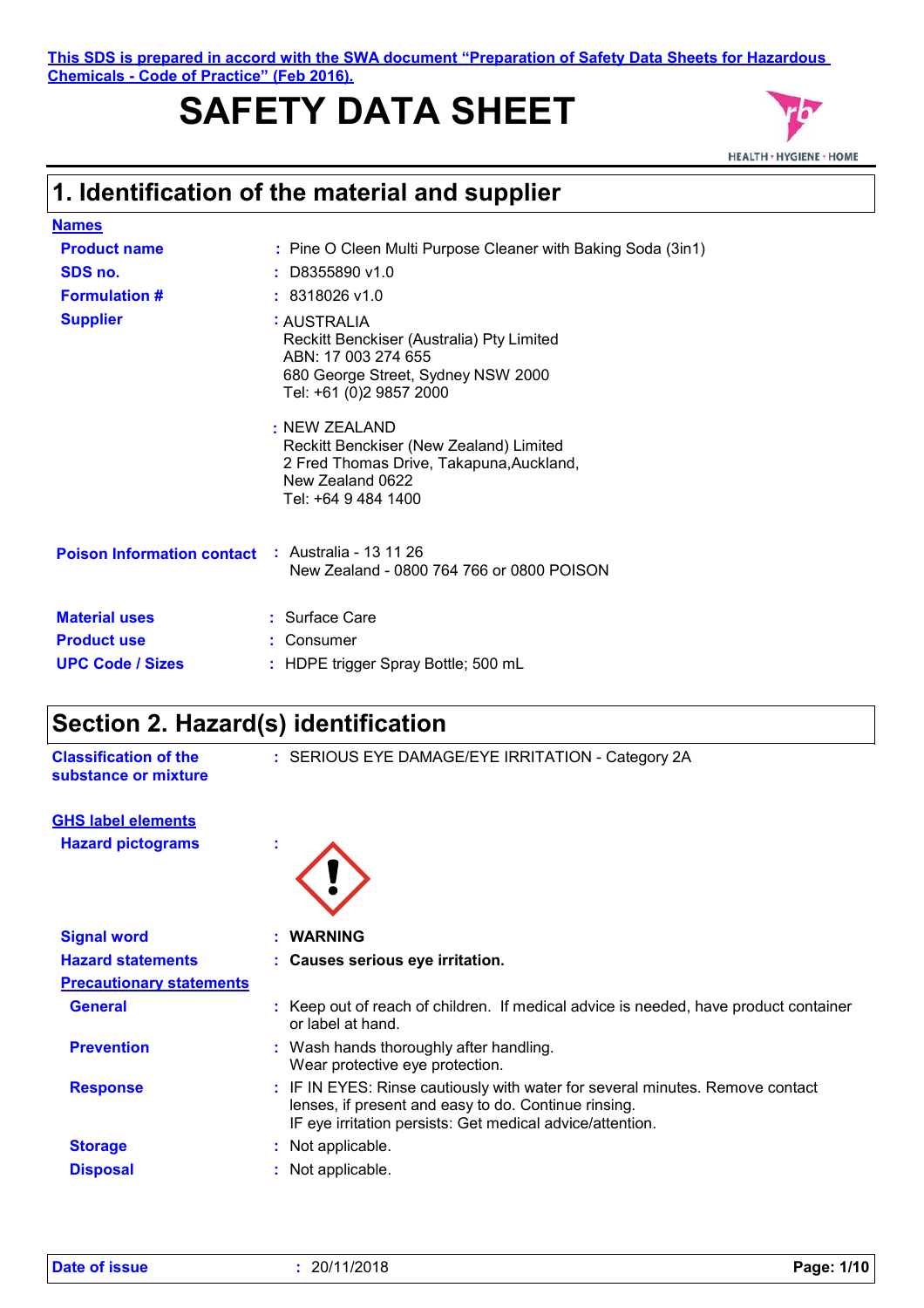# **Section 2. Hazard(s) identification**

| <b>Supplemental label</b><br>elements | <b>Ingredient Declaration</b><br>Per 100g Liquid: 0.108g of Benzalkonium Chloride<br>Non-ionic surfactants $< 5 \%$<br>Disinfectant<br>Perfume      |
|---------------------------------------|-----------------------------------------------------------------------------------------------------------------------------------------------------|
| <b>Additional information</b>         | : Use in a well-ventilated area. Avoid breathing vapor or spray mist. If inhaled, remove<br>person to fresh air and keep comfortable for breathing. |

**Other hazards which do not :** None known. **result in classification**

### **Section 3. Composition and ingredient information**

**Substance/mixture :**

Mixture

| <b>Ingredient name</b>                                                      | $%$ (w/w) | <b>CAS number</b> |
|-----------------------------------------------------------------------------|-----------|-------------------|
| quaternary ammonium compounds, benzyl-C8-18-alkyldimethyl, chlorides   ≤1.5 |           | 68424-85-1        |

 **Other Non-hazardous ingredients to 100%**

**Occupational exposure limits, if available, are listed in Section 8.**

### **Section 4. First aid measures**

#### **Description of necessary first aid measures**

| <b>Eye contact</b>  | : Immediately flush eyes with plenty of water, occasionally lifting the upper and lower<br>eyelids. Check for and remove any contact lenses. Continue to rinse for at least 10<br>minutes. Get medical attention.                                                                                                                                                                                                                                                                                                                                                                                                                                                                                                                                                                                                            |
|---------------------|------------------------------------------------------------------------------------------------------------------------------------------------------------------------------------------------------------------------------------------------------------------------------------------------------------------------------------------------------------------------------------------------------------------------------------------------------------------------------------------------------------------------------------------------------------------------------------------------------------------------------------------------------------------------------------------------------------------------------------------------------------------------------------------------------------------------------|
| <b>Inhalation</b>   | : Remove victim to fresh air and keep at rest in a position comfortable for breathing.<br>If not breathing, if breathing is irregular or if respiratory arrest occurs, provide<br>artificial respiration or oxygen by trained personnel. It may be dangerous to the<br>person providing aid to give mouth-to-mouth resuscitation. Get medical attention if<br>adverse health effects persist or are severe. If unconscious, place in recovery<br>position and get medical attention immediately. Maintain an open airway. Loosen<br>tight clothing such as a collar, tie, belt or waistband.                                                                                                                                                                                                                                 |
| <b>Skin contact</b> | : Flush contaminated skin with plenty of water. Remove contaminated clothing and<br>shoes. Continue to rinse for at least 10 minutes. Get medical attention. Wash<br>clothing before reuse. Clean shoes thoroughly before reuse.                                                                                                                                                                                                                                                                                                                                                                                                                                                                                                                                                                                             |
| <b>Ingestion</b>    | : Wash out mouth with water. Remove dentures if any. Remove victim to fresh air<br>and keep at rest in a position comfortable for breathing. If material has been<br>swallowed and the exposed person is conscious, give small quantities of water to<br>drink. Stop if the exposed person feels sick as vomiting may be dangerous. Do not<br>induce vomiting unless directed to do so by medical personnel. If vomiting occurs,<br>the head should be kept low so that vomit does not enter the lungs. Get medical<br>attention if adverse health effects persist or are severe. Never give anything by<br>mouth to an unconscious person. If unconscious, place in recovery position and get<br>medical attention immediately. Maintain an open airway. Loosen tight clothing such<br>as a collar, tie, belt or waistband. |

|                                                                         | Most important symptoms/effects, acute and delayed  |  |  |
|-------------------------------------------------------------------------|-----------------------------------------------------|--|--|
| <b>Potential acute health effects</b>                                   |                                                     |  |  |
| <b>Eye contact</b>                                                      | : Causes serious eye irritation.                    |  |  |
| <b>Inhalation</b>                                                       | : No known significant effects or critical hazards. |  |  |
| <b>Skin contact</b>                                                     | : No known significant effects or critical hazards. |  |  |
| : No known significant effects or critical hazards.<br><b>Ingestion</b> |                                                     |  |  |
| Over-exposure signs/symptoms                                            |                                                     |  |  |

**Date of issue :** 20/11/2018 **Page: 2/10**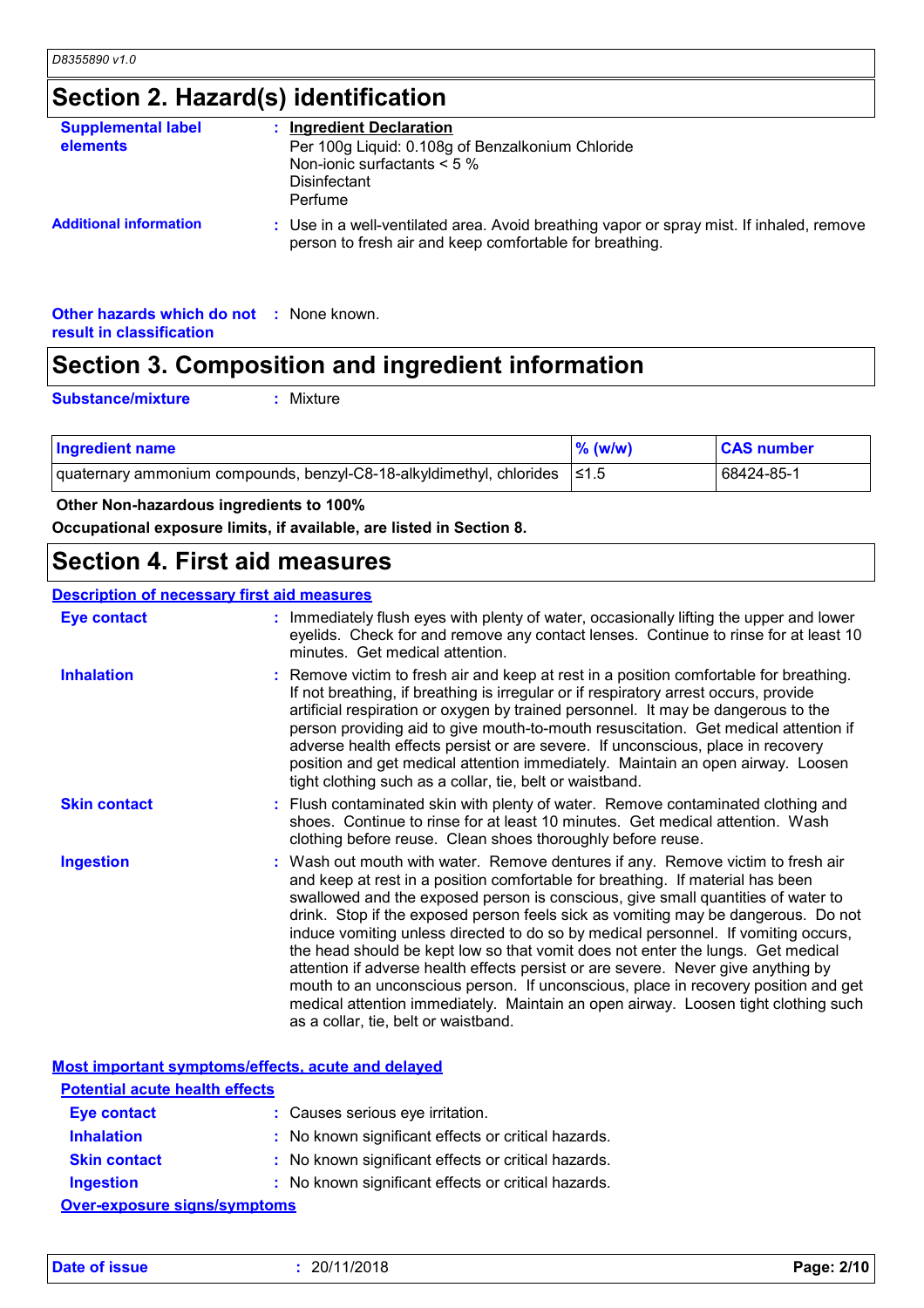# **Section 4. First aid measures**

| <b>Eye contact</b>                | : Adverse symptoms may include the following:<br>pain or irritation<br>watering<br>redness                                                                                    |
|-----------------------------------|-------------------------------------------------------------------------------------------------------------------------------------------------------------------------------|
| <b>Inhalation</b>                 | : No specific data.                                                                                                                                                           |
| <b>Skin contact</b>               | : No specific data.                                                                                                                                                           |
| <b>Ingestion</b>                  | : No specific data.                                                                                                                                                           |
|                                   | Indication of immediate medical attention and special treatment needed, if necessary                                                                                          |
| <b>Notes to physician</b>         | : Treat symptomatically. Contact poison treatment specialist immediately if large<br>quantities have been ingested or inhaled.                                                |
| <b>Specific treatments</b>        | : No specific treatment.                                                                                                                                                      |
| <b>Protection of first-aiders</b> | : No action shall be taken involving any personal risk or without suitable training. It<br>may be dangerous to the person providing aid to give mouth-to-mouth resuscitation. |

#### **See toxicological information (Section 11)**

# **Section 5. Firefighting measures**

| <b>Extinguishing media</b>                               |                                                                                                                                                                                                     |
|----------------------------------------------------------|-----------------------------------------------------------------------------------------------------------------------------------------------------------------------------------------------------|
| <b>Suitable extinguishing</b><br>media                   | : Use an extinguishing agent suitable for the surrounding fire.                                                                                                                                     |
| <b>Unsuitable extinguishing</b><br>media                 | : None known.                                                                                                                                                                                       |
| <b>Specific hazards arising</b><br>from the chemical     | : In a fire, hazardous decomposition products may be produced.                                                                                                                                      |
| <b>Hazardous thermal</b><br>decomposition products       | : Decomposition products may include the following materials:<br>carbon dioxide<br>carbon monoxide<br>metal oxide/oxides                                                                            |
| <b>Special protective actions</b><br>for fire-fighters   | : Promptly isolate the scene by removing all persons from the vicinity of the incident if<br>there is a fire. No action shall be taken involving any personal risk or without<br>suitable training. |
| <b>Special protective</b><br>equipment for fire-fighters | : Fire-fighters should wear appropriate protective equipment and self-contained<br>breathing apparatus (SCBA) with a full face-piece operated in positive pressure<br>mode.                         |

# **Section 6. Accidental release measures**

|                                  | <b>Personal precautions, protective equipment and emergency procedures</b>                                                                                                                                                                                                                                                                                                                                      |
|----------------------------------|-----------------------------------------------------------------------------------------------------------------------------------------------------------------------------------------------------------------------------------------------------------------------------------------------------------------------------------------------------------------------------------------------------------------|
| For non-emergency<br>personnel   | : No action shall be taken involving any personal risk or without suitable training.<br>Evacuate surrounding areas. Keep unnecessary and unprotected personnel from<br>entering. Do not touch or walk through spilt material. Avoid breathing vapour or<br>mist. Provide adequate ventilation. Wear appropriate respirator when ventilation is<br>inadequate. Put on appropriate personal protective equipment. |
| For emergency responders :       | If specialised clothing is required to deal with the spillage, take note of any<br>information in Section 8 on suitable and unsuitable materials. See also the<br>information in "For non-emergency personnel".                                                                                                                                                                                                 |
| <b>Environmental precautions</b> | : Avoid dispersal of spilt material and runoff and contact with soil, waterways, drains<br>and sewers. Inform the relevant authorities if the product has caused environmental<br>pollution (sewers, waterways, soil or air).                                                                                                                                                                                   |

#### **Methods and material for containment and cleaning up**

| <b>Date of issue</b> | 20/11/2018 | Page: 3/10 |
|----------------------|------------|------------|
|----------------------|------------|------------|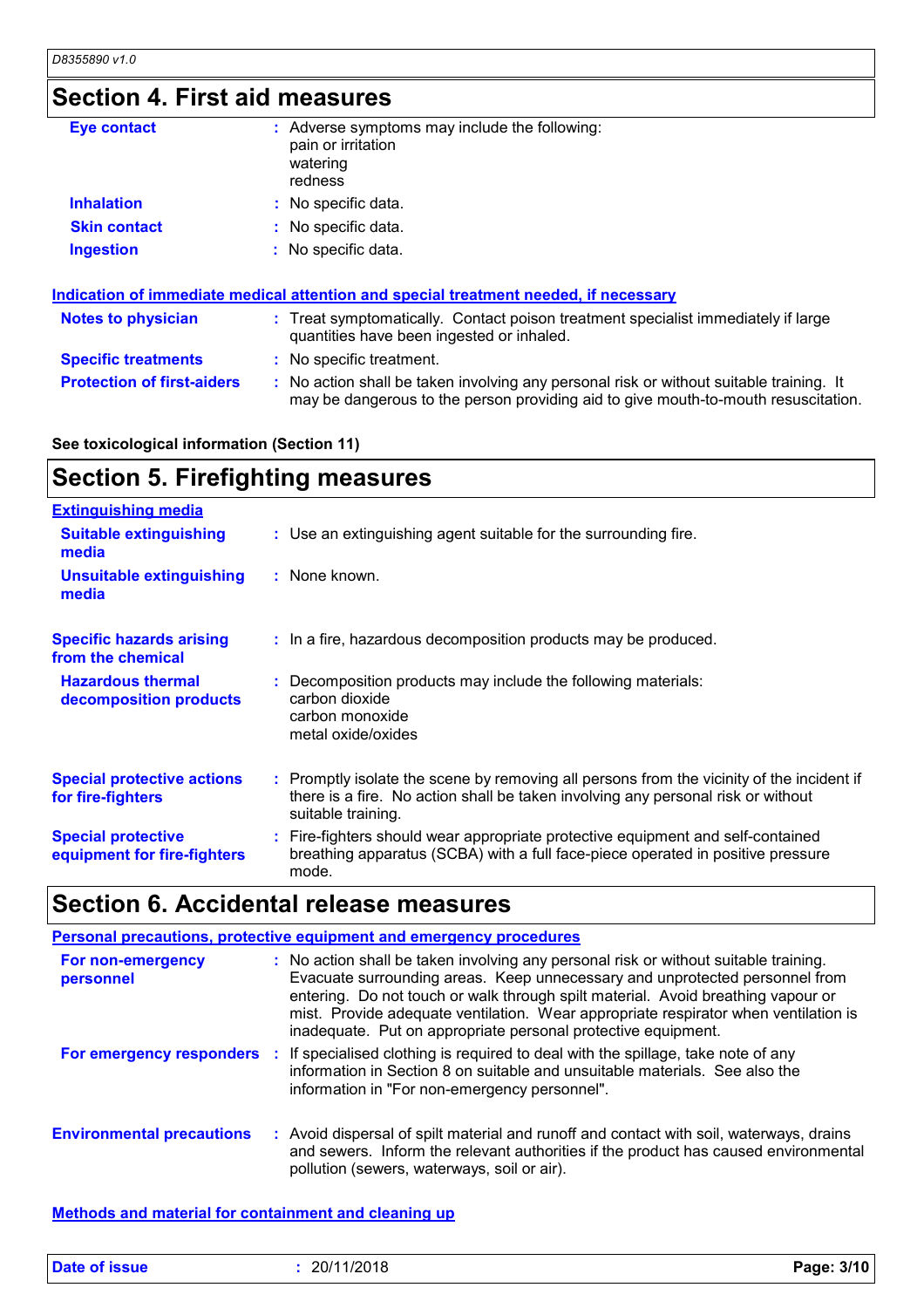# **Section 6. Accidental release measures**

| <b>Small spill</b> | : Stop leak if without risk. Move containers from spill area. Dilute with water and mop<br>up if water-soluble. Alternatively, or if water-insoluble, absorb with an inert dry<br>material and place in an appropriate waste disposal container. Dispose of via a<br>licensed waste disposal contractor.                                                                                                                                                                                                                                                                                                                                                                                                          |
|--------------------|-------------------------------------------------------------------------------------------------------------------------------------------------------------------------------------------------------------------------------------------------------------------------------------------------------------------------------------------------------------------------------------------------------------------------------------------------------------------------------------------------------------------------------------------------------------------------------------------------------------------------------------------------------------------------------------------------------------------|
| <b>Large spill</b> | : Stop leak if without risk. Move containers from spill area. Approach the release<br>from upwind. Prevent entry into sewers, water courses, basements or confined<br>areas. Wash spillages into an effluent treatment plant or proceed as follows.<br>Contain and collect spillage with non-combustible, absorbent material e.g. sand,<br>earth, vermiculite or diatomaceous earth and place in container for disposal<br>according to local regulations (see Section 13). Dispose of via a licensed waste<br>disposal contractor. Contaminated absorbent material may pose the same hazard<br>as the spilt product. Note: see Section 1 for emergency contact information and<br>Section 13 for waste disposal. |

**See Section 1 for emergency contact information.**

**See Section 8 for information on appropriate personal protective equipment.**

**See Section 13 for additional waste treatment information.**

### **Section 7. Handling and storage**

#### **Precautions for safe handling**

| <b>Protective measures</b>                                                       | : Put on appropriate personal protective equipment (see Section 8). Do not ingest.<br>Avoid contact with eyes, skin and clothing. Avoid breathing vapour or mist. Keep in<br>the original container or an approved alternative made from a compatible material,<br>kept tightly closed when not in use. Empty containers retain product residue and<br>can be hazardous. Do not reuse container.                                                                                                                                                                                                  |
|----------------------------------------------------------------------------------|---------------------------------------------------------------------------------------------------------------------------------------------------------------------------------------------------------------------------------------------------------------------------------------------------------------------------------------------------------------------------------------------------------------------------------------------------------------------------------------------------------------------------------------------------------------------------------------------------|
| <b>Advice on general</b><br>occupational hygiene                                 | : Eating, drinking and smoking should be prohibited in areas where this material is<br>handled, stored and processed. Workers should wash hands and face before<br>eating, drinking and smoking. Remove contaminated clothing and protective<br>equipment before entering eating areas. See also Section 8 for additional<br>information on hygiene measures.                                                                                                                                                                                                                                     |
| <b>Conditions for safe storage,</b><br>including any<br><b>incompatibilities</b> | : Do not store above the following temperature: $30^{\circ}$ C (86 $^{\circ}$ F). Store in accordance<br>with local regulations. Store in original container protected from direct sunlight in a<br>dry, cool and well-ventilated area, away from incompatible materials (see Section 10)<br>and food and drink. Keep container tightly closed and sealed until ready for use.<br>Containers that have been opened must be carefully resealed and kept upright to<br>prevent leakage. Do not store in unlabelled containers. Use appropriate<br>containment to avoid environmental contamination. |

### **Section 8. Exposure controls and personal protection**

| <b>Control parameters</b>                         |  |                                                                                                                                                                                                                                                                                                                                 |  |  |
|---------------------------------------------------|--|---------------------------------------------------------------------------------------------------------------------------------------------------------------------------------------------------------------------------------------------------------------------------------------------------------------------------------|--|--|
| <b>Australia</b>                                  |  |                                                                                                                                                                                                                                                                                                                                 |  |  |
| <b>Occupational exposure limits</b>               |  |                                                                                                                                                                                                                                                                                                                                 |  |  |
| None.                                             |  |                                                                                                                                                                                                                                                                                                                                 |  |  |
| <b>New Zealand</b>                                |  |                                                                                                                                                                                                                                                                                                                                 |  |  |
| <b>Occupational exposure limits</b>               |  | : No exposure standard allocated.                                                                                                                                                                                                                                                                                               |  |  |
| <b>Appropriate engineering</b><br><b>controls</b> |  | : Good general ventilation should be sufficient to control worker exposure to airborne<br>contaminants.                                                                                                                                                                                                                         |  |  |
| <b>Environmental exposure</b><br><b>controls</b>  |  | : Emissions from ventilation or work process equipment should be checked to ensure<br>they comply with the requirements of environmental protection legislation. In some<br>cases, fume scrubbers, filters or engineering modifications to the process<br>equipment will be necessary to reduce emissions to acceptable levels. |  |  |

**Individual protection measures**

|--|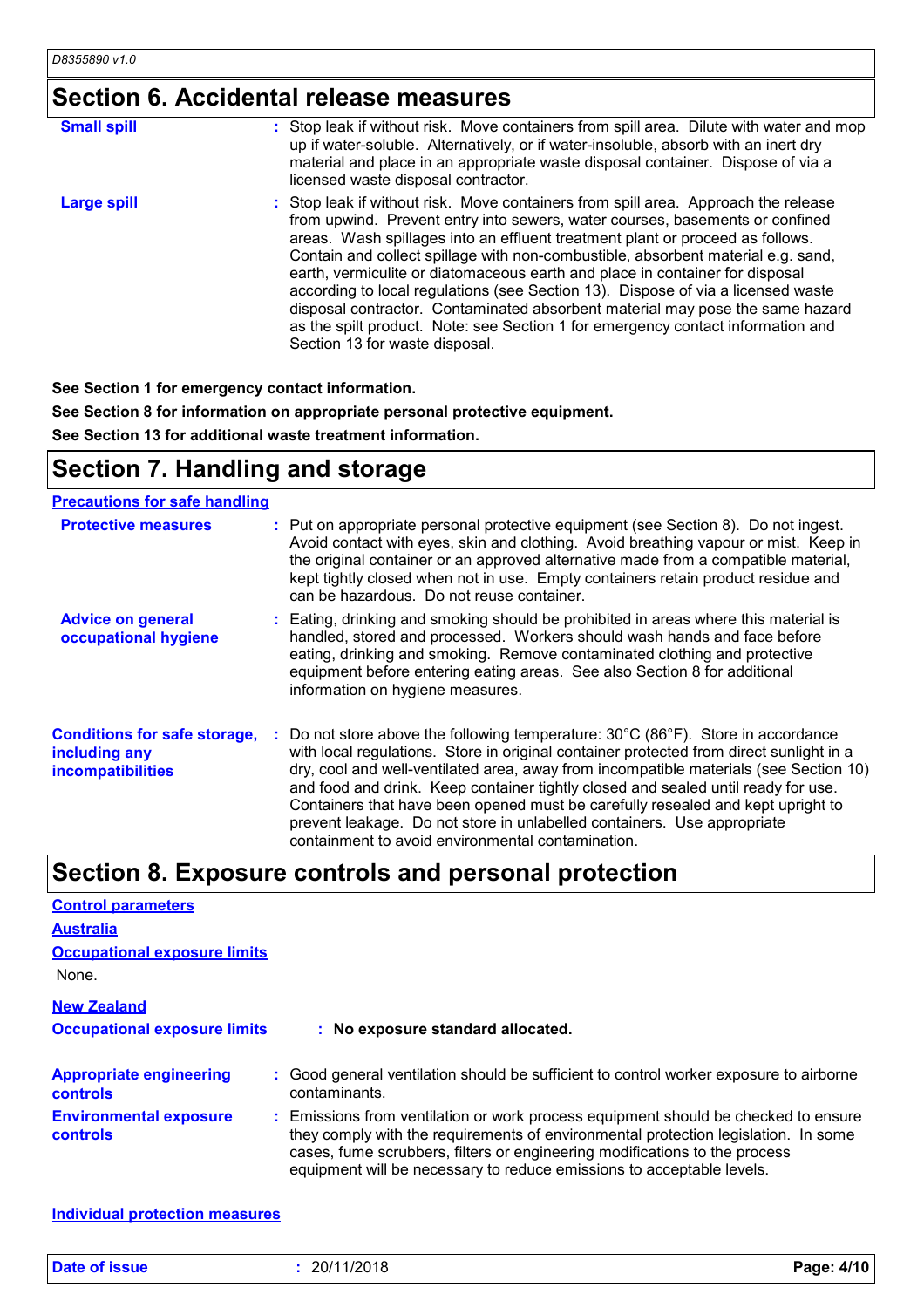# **Section 8. Exposure controls and personal protection**

| <b>Hygiene measures</b>       | : Wash hands, forearms and face thoroughly after handling chemical products, before<br>eating, smoking and using the lavatory and at the end of the working period.<br>Appropriate techniques should be used to remove potentially contaminated clothing.<br>Wash contaminated clothing before reusing. Ensure that eyewash stations and<br>safety showers are close to the workstation location.                                                                                                                                                                                                                         |
|-------------------------------|---------------------------------------------------------------------------------------------------------------------------------------------------------------------------------------------------------------------------------------------------------------------------------------------------------------------------------------------------------------------------------------------------------------------------------------------------------------------------------------------------------------------------------------------------------------------------------------------------------------------------|
| <b>Eye/face protection</b>    | Safety eyewear complying with an approved standard should be used when a risk<br>assessment indicates this is necessary to avoid exposure to liquid splashes, mists,<br>gases or dusts. If contact is possible, the following protection should be worn,<br>unless the assessment indicates a higher degree of protection: chemical splash<br>goggles.                                                                                                                                                                                                                                                                    |
| <b>Skin protection</b>        |                                                                                                                                                                                                                                                                                                                                                                                                                                                                                                                                                                                                                           |
| <b>Hand protection</b>        | : Chemical-resistant, impervious gloves complying with an approved standard should<br>be worn at all times when handling chemical products if a risk assessment indicates<br>this is necessary. Considering the parameters specified by the glove manufacturer,<br>check during use that the gloves are still retaining their protective properties. It<br>should be noted that the time to breakthrough for any glove material may be<br>different for different glove manufacturers. In the case of mixtures, consisting of<br>several substances, the protection time of the gloves cannot be accurately<br>estimated. |
| <b>Body protection</b>        | : Personal protective equipment for the body should be selected based on the task<br>being performed and the risks involved and should be approved by a specialist<br>before handling this product.                                                                                                                                                                                                                                                                                                                                                                                                                       |
| <b>Other skin protection</b>  | Appropriate footwear and any additional skin protection measures should be<br>selected based on the task being performed and the risks involved and should be<br>approved by a specialist before handling this product.                                                                                                                                                                                                                                                                                                                                                                                                   |
| <b>Respiratory protection</b> | Based on the hazard and potential for exposure, select a respirator that meets the<br>appropriate standard or certification. Respirators must be used according to a<br>respiratory protection program to ensure proper fitting, training, and other important<br>aspects of use.                                                                                                                                                                                                                                                                                                                                         |

# **Section 9. Physical and chemical properties**

| <b>Appearance</b>                                 |                                                                        |
|---------------------------------------------------|------------------------------------------------------------------------|
| <b>Physical state</b>                             | $:$ Liquid.                                                            |
| <b>Colour</b>                                     | : Clear. Colourless.                                                   |
| <b>Odour</b>                                      | $:$ Fresh                                                              |
| <b>Odour threshold</b>                            | $\cdot$ Not available.                                                 |
| pH                                                | 9.5 to 10.5 [100%] [25°C]                                              |
| <b>Melting point</b>                              | $:$ Not available.                                                     |
| <b>Boiling point</b>                              | : Not available.                                                       |
| <b>Flash point</b>                                | : Closed cup: $>93.3^{\circ}$ C ( $>199.9^{\circ}$ F)                  |
| <b>Evaporation rate</b>                           | : Not available.                                                       |
| <b>Flammability (solid, gas)</b>                  | : Not available.                                                       |
| Lower and upper explosive<br>(flammable) limits   | : Not available.                                                       |
| <b>Vapour pressure</b>                            | : Not available.                                                       |
| <b>Vapour density</b>                             | : Not available.                                                       |
| <b>Relative density</b>                           | $: 0.98$ to 1.02                                                       |
| <b>Solubility</b>                                 | : Easily soluble in the following materials: cold water and hot water. |
| <b>Solubility in water</b>                        | $:$ Not available.                                                     |
| <b>Partition coefficient: n-</b><br>octanol/water | : Not available.                                                       |
| <b>Auto-ignition temperature</b>                  | : Not available.                                                       |
| <b>Decomposition temperature</b>                  | : Not available.                                                       |
| <b>Viscosity</b>                                  | : Not available.                                                       |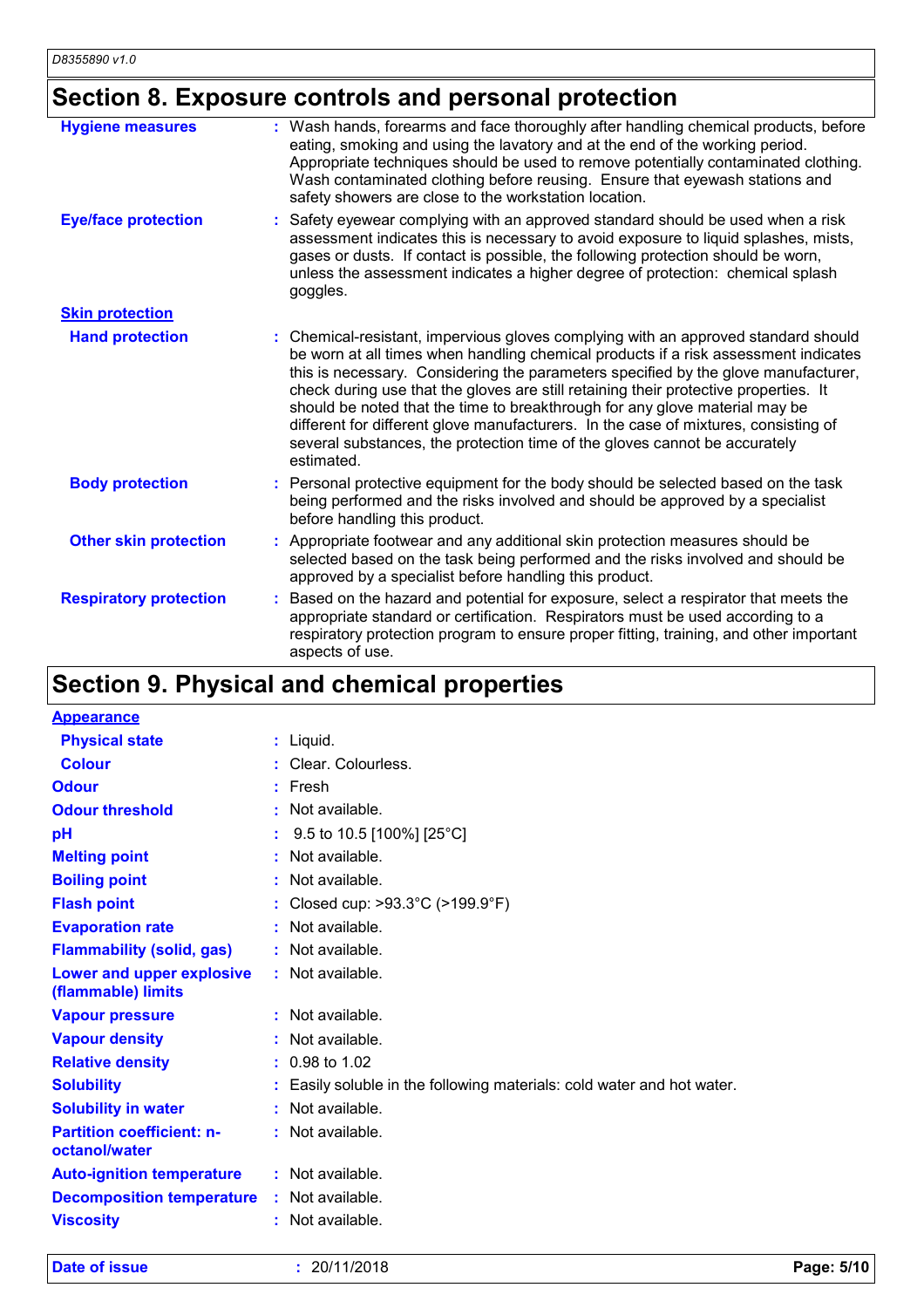### **Section 9. Physical and chemical properties**

**Flow time (ISO 2431) :** Not available.

### **Section 10. Stability and reactivity**

| <b>Reactivity</b>                            | : No specific test data related to reactivity available for this product or its ingredients.              |
|----------------------------------------------|-----------------------------------------------------------------------------------------------------------|
| <b>Chemical stability</b>                    | : The product is stable.                                                                                  |
| <b>Possibility of hazardous</b><br>reactions | : Under normal conditions of storage and use, hazardous reactions will not occur.                         |
| <b>Conditions to avoid</b>                   | No specific data.                                                                                         |
| <b>Incompatible materials</b>                | : No specific data.                                                                                       |
| <b>Hazardous decomposition</b><br>products   | : Under normal conditions of storage and use, hazardous decomposition products<br>should not be produced. |

### **Section 11. Toxicological information**

#### **Information on toxicological effects**

| <b>Acute toxicity</b> |  |
|-----------------------|--|
|                       |  |

| <b>Product/ingredient name</b>                                                 | <b>Result</b>            | <b>Species</b> | <b>Dose</b>             | <b>Exposure</b> |
|--------------------------------------------------------------------------------|--------------------------|----------------|-------------------------|-----------------|
| quaternary ammonium<br>compounds, benzyl-<br>C8-18-alkyldimethyl,<br>chlorides | LD50 Dermal              | Rabbit         | 2848 mg/kg              |                 |
|                                                                                | LD50 Dermal<br>LD50 Oral | Rabbit<br>Rat  | 3413 mg/kg<br>344 mg/kg |                 |
|                                                                                | LD50 Oral                | Rat            | 398 mg/kg               |                 |

**Conclusion/Summary :** Based on available data, the classification criteria are not met.

#### **Irritation/Corrosion**

| <b>Product/ingredient name</b>                                                 | <b>Result</b>            | <b>Species</b> | <b>Score</b> | <b>Exposure</b> | <b>Observation</b> |
|--------------------------------------------------------------------------------|--------------------------|----------------|--------------|-----------------|--------------------|
| quaternary ammonium<br>compounds, benzyl-<br>C8-18-alkyldimethyl,<br>chlorides | l Skin - Severe irritant | Rabbit         |              | 25 milligrams - |                    |

**Conclusion/Summary**

- **Skin Example 2018 :** Based on available data, the classification criteria are not met.
- **Eyes :** Based on Calculation method: Causes serious eye irritation.

**Respiratory :** Based on available data, the classification criteria are not met.

#### **Sensitisation**

| <b>Product/ingredient name</b>                                                 | <b>Route of</b><br>exposure | <b>Species</b> | <b>Result</b>   |
|--------------------------------------------------------------------------------|-----------------------------|----------------|-----------------|
| quaternary ammonium<br>compounds, benzyl-<br>C8-18-alkyldimethyl,<br>chlorides | skin                        | Guinea pig     | Not sensitizing |

**Conclusion/Summary**

**Mutagenicity**

**Skin Example 20 EXAMPLE 1 Based on available data, the classification criteria are not met.** 

**Respiratory :** Based on available data, the classification criteria are not met.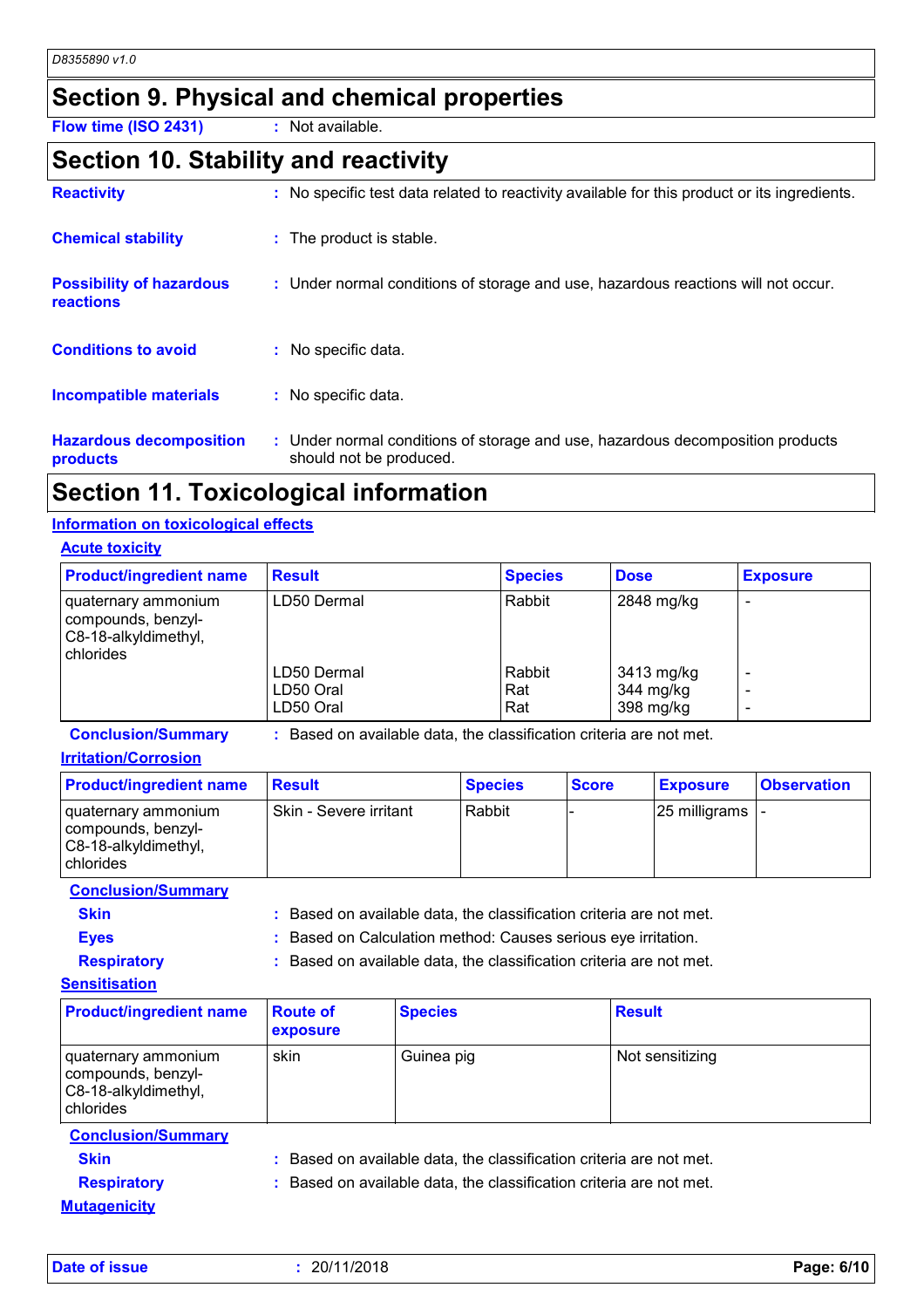# **Section 11. Toxicological information**

| <b>Product/ingredient name</b>                                                                         | <b>Test</b>                                                                                | <b>Experiment</b>                                                   | <b>Result</b> |
|--------------------------------------------------------------------------------------------------------|--------------------------------------------------------------------------------------------|---------------------------------------------------------------------|---------------|
| quaternary ammonium<br>compounds, benzyl-<br>C8-18-alkyldimethyl,<br>chlorides                         | OECD 471 - Bacterial<br><b>Reverse Mutation Test</b>                                       | Experiment: In vitro<br>Subject: Bacteria                           | Negative      |
|                                                                                                        | OECD 473 -<br>Mammalian<br>Chromosamal<br><b>Aberration Test</b>                           | Experiment: In vitro<br>Subject: Mammalian-Animal                   | Negative      |
|                                                                                                        | <b>OECD 476 -</b><br><b>Mammalian Cell Gene</b><br><b>Mutation Test</b>                    | Experiment: In vitro<br>Subject: Mammalian-Animal                   | Negative      |
| <b>Conclusion/Summary</b><br><b>Carcinogenicity</b><br>Not available.                                  |                                                                                            | : Based on available data, the classification criteria are not met. |               |
| <b>Conclusion/Summary</b><br><b>Reproductive toxicity</b><br>Not available.                            |                                                                                            | : Based on available data, the classification criteria are not met. |               |
| <b>Conclusion/Summary</b><br><b>Teratogenicity</b><br>Not available.                                   |                                                                                            | : Based on available data, the classification criteria are not met. |               |
| <b>Conclusion/Summary</b><br><b>Specific target organ toxicity (single exposure)</b><br>Not available. |                                                                                            | : Based on available data, the classification criteria are not met. |               |
| <b>Specific target organ toxicity (repeated exposure)</b><br>Not available.                            |                                                                                            |                                                                     |               |
| <b>Aspiration hazard</b><br>Not available.                                                             |                                                                                            |                                                                     |               |
| Information on likely routes : Not available.<br>of exposure                                           |                                                                                            |                                                                     |               |
| <b>Potential acute health effects</b>                                                                  |                                                                                            |                                                                     |               |
| <b>Eye contact</b>                                                                                     | : Causes serious eye irritation.                                                           |                                                                     |               |
| <b>Inhalation</b>                                                                                      | : No known significant effects or critical hazards.                                        |                                                                     |               |
| <b>Skin contact</b>                                                                                    |                                                                                            | : No known significant effects or critical hazards.                 |               |
| <b>Ingestion</b>                                                                                       | : No known significant effects or critical hazards.                                        |                                                                     |               |
| Symptoms related to the physical, chemical and toxicological characteristics                           |                                                                                            |                                                                     |               |
| <b>Eye contact</b>                                                                                     | : Adverse symptoms may include the following:<br>pain or irritation<br>watering<br>redness |                                                                     |               |
| <b>Inhalation</b>                                                                                      | : No specific data.                                                                        |                                                                     |               |
| <b>Skin contact</b>                                                                                    | : No specific data.                                                                        |                                                                     |               |
| <b>Ingestion</b>                                                                                       | : No specific data.                                                                        |                                                                     |               |
|                                                                                                        |                                                                                            |                                                                     |               |

**Delayed and immediate effects as well as chronic effects from short and long-term exposure Short term exposure**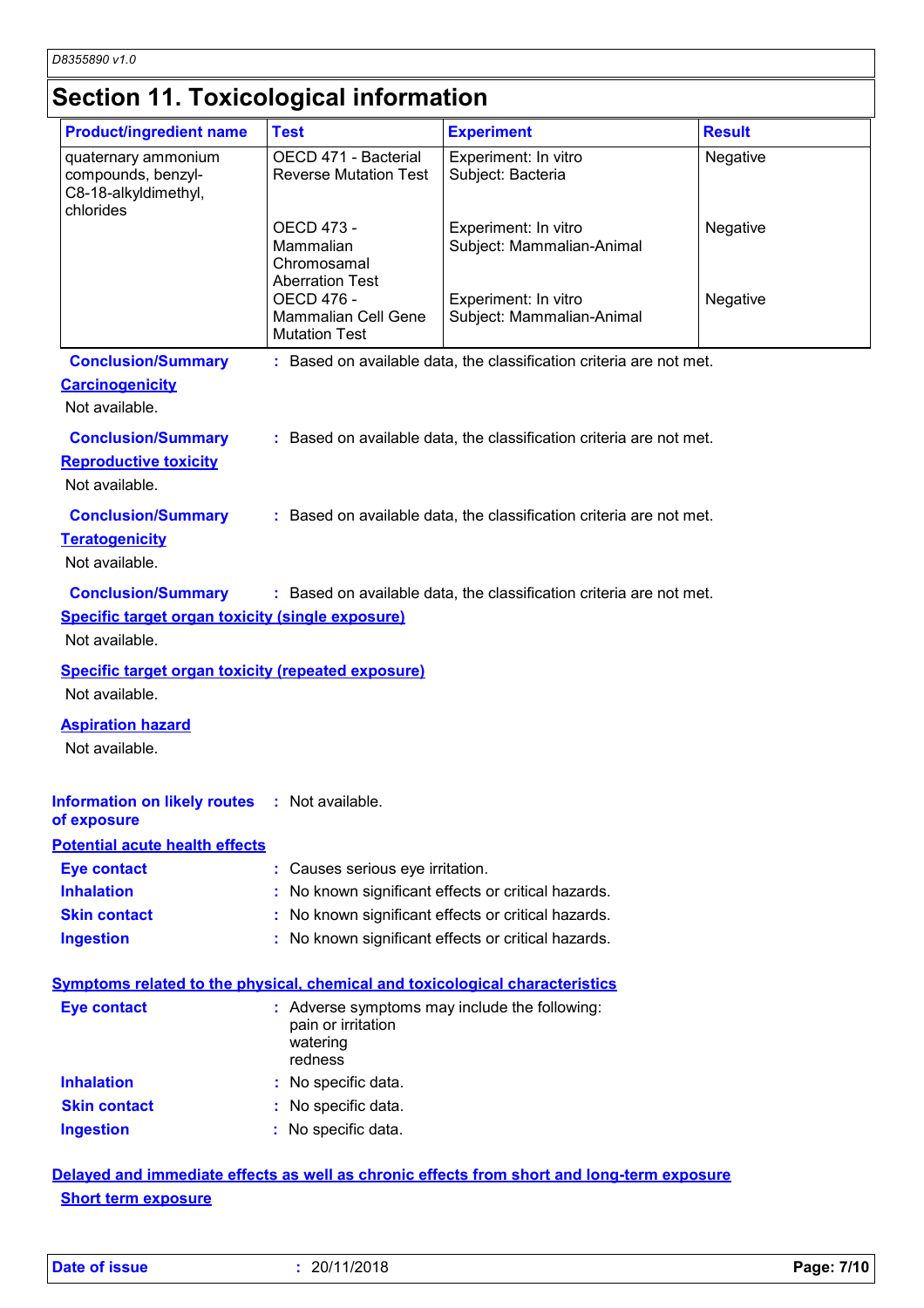## **Section 11. Toxicological information**

| <b>Potential immediate</b><br>effects             | $:$ Not available.                                                  |
|---------------------------------------------------|---------------------------------------------------------------------|
| <b>Potential delayed effects : Not available.</b> |                                                                     |
| <b>Long term exposure</b>                         |                                                                     |
| <b>Potential immediate</b><br><b>effects</b>      | $:$ Not available.                                                  |
| <b>Potential delayed effects : Not available.</b> |                                                                     |
| <b>Potential chronic health effects</b>           |                                                                     |
| Not available.                                    |                                                                     |
| <b>Conclusion/Summary</b>                         | : Based on available data, the classification criteria are not met. |
| <b>General</b>                                    | : No known significant effects or critical hazards.                 |
| <b>Carcinogenicity</b>                            | : No known significant effects or critical hazards.                 |
| <b>Mutagenicity</b>                               | : No known significant effects or critical hazards.                 |
| <b>Teratogenicity</b>                             | : No known significant effects or critical hazards.                 |
| <b>Developmental effects</b>                      | : No known significant effects or critical hazards.                 |
| <b>Fertility effects</b>                          | : No known significant effects or critical hazards.                 |

#### **Numerical measures of toxicity**

#### **Acute toxicity estimates**

| Route         | <b>ATE value</b> |
|---------------|------------------|
| Oral          | 17708.5 mg/kg    |
| <b>Dermal</b> | 56626 mg/kg      |

### **Section 12. Ecological information**

#### **Toxicity**

| <b>Product/ingredient name</b>                                                 | <b>Result</b>                                            | <b>Species</b>                      | <b>Exposure</b>      |
|--------------------------------------------------------------------------------|----------------------------------------------------------|-------------------------------------|----------------------|
| quaternary ammonium<br>compounds, benzyl-<br>C8-18-alkyldimethyl,<br>chlorides | Acute EC50 0.016 mg/l                                    | Daphnia                             | 48 hours             |
|                                                                                | Acute LC50 64 ppb Fresh water<br>Chronic EC10 0.009 mg/l | Fish - Oncorhynchus mykiss<br>Algae | 96 hours<br>72 hours |

**Conclusion/Summary :** Based on available data, the classification criteria are not met.

#### **Persistence and degradability**

**Conclusion/Summary :** The surfactant(s) contained in this preparation complies (comply) with the biodegradability criteria as laid down in Regulation (EC) No.648/2004 on detergents. Data to support this assertion are held at the disposal of the competent authorities of the Member States and will be made available to them, at their direct request or at the request of a detergent manufacturer.

| <b>Product/ingredient name</b>                                                     | <b>Aquatic half-life</b> | <b>Photolysis</b> | <b>Biodegradability</b> |
|------------------------------------------------------------------------------------|--------------------------|-------------------|-------------------------|
| I quaternary ammonium<br>compounds, benzyl-<br>C8-18-alkyldimethyl,<br>I chlorides |                          |                   | Readily                 |

#### **Bioaccumulative potential**

Not available.

**Date of issue :** 20/11/2018 **Page: 8/10**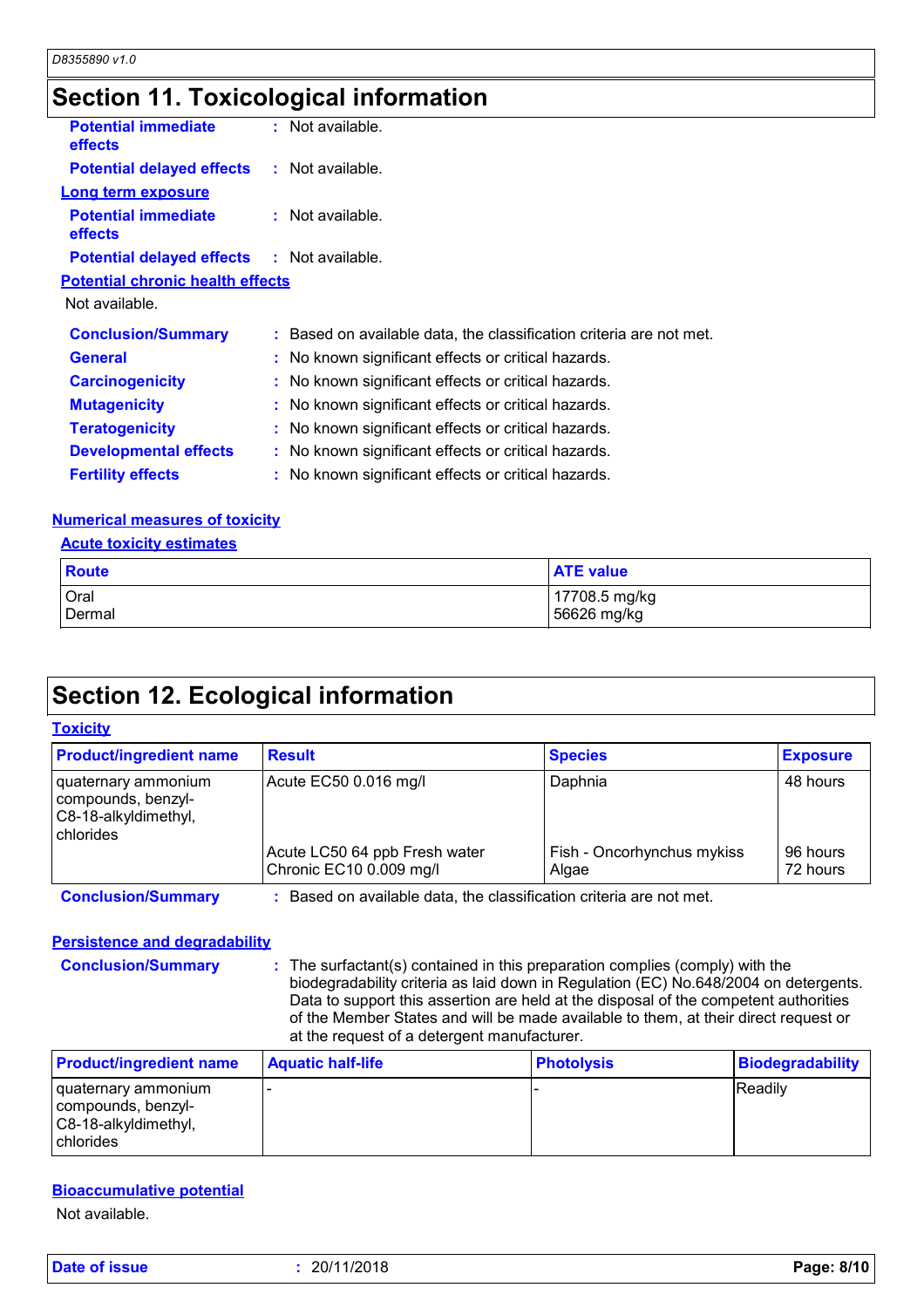# **Section 12. Ecological information**

#### **Mobility in soil**

| <b>Soil/water partition</b> |  |
|-----------------------------|--|
| <b>coefficient (Koc)</b>    |  |

**:** Not available.

**Other adverse effects** : No known significant effects or critical hazards. Release of large quantities into water may cause a pH-change resulting in danger for aquatic life.

### **Section 13. Disposal considerations**

| <b>Disposal methods</b> | : The generation of waste should be avoided or minimised wherever possible.<br>Disposal of this product, solutions and any by-products should at all times comply<br>with the requirements of environmental protection and waste disposal legislation<br>and any regional local authority requirements. Dispose of surplus and non-<br>recyclable products via a licensed waste disposal contractor. Waste should not be<br>disposed of untreated to the sewer unless fully compliant with the requirements of<br>all authorities with jurisdiction. Waste packaging should be recycled. Incineration or<br>landfill should only be considered when recycling is not feasible. This material and<br>its container must be disposed of in a safe way. Care should be taken when<br>handling emptied containers that have not been cleaned or rinsed out. Empty<br>containers or liners may retain some product residues. Avoid dispersal of spilt |
|-------------------------|--------------------------------------------------------------------------------------------------------------------------------------------------------------------------------------------------------------------------------------------------------------------------------------------------------------------------------------------------------------------------------------------------------------------------------------------------------------------------------------------------------------------------------------------------------------------------------------------------------------------------------------------------------------------------------------------------------------------------------------------------------------------------------------------------------------------------------------------------------------------------------------------------------------------------------------------------|
|                         | material and runoff and contact with soil, waterways, drains and sewers.                                                                                                                                                                                                                                                                                                                                                                                                                                                                                                                                                                                                                                                                                                                                                                                                                                                                         |

### **14. Transport information**

| <b>Regulation</b> |                         | <b>UN number Proper shipping name</b> | <b>Classes</b>    | <b>PG*</b> | Label | <b>Additional information</b> |
|-------------------|-------------------------|---------------------------------------|-------------------|------------|-------|-------------------------------|
| <b>ADG</b>        | <b>Not</b><br>regulated | Not applicable.                       | Not<br>available. |            |       |                               |
| <b>IMDG</b>       | <b>Not</b><br>regulated | Not applicable.                       | Not<br>available. |            |       |                               |
| <b>IATA</b>       | <b>Not</b><br>regulated | Not applicable.                       | Not<br>available. |            |       | <b>See DG List</b>            |

PG\* : Packing group

**Special precautions for user Transport within user's premises:** always transport in closed containers that are **:** upright and secure. Ensure that persons transporting the product know what to do in the event of an accident or spillage.

# **Section 15. Regulatory information**

#### **Standard Uniform Schedule of Medicine and Poisons**

Not scheduled

**Model Work Health and Safety Regulations - Scheduled Substances**

No listed substance

| <b>Australia inventory (AICS)</b><br><b>New Zealand Inventory of</b><br><b>Chemicals (NZIoC)</b> | : All components are listed or exempted.<br>: All components are listed or exempted. |  |
|--------------------------------------------------------------------------------------------------|--------------------------------------------------------------------------------------|--|
| <b>HSNO Group Standard</b>                                                                       | : Cleaning Products (Subsidiary Hazard)                                              |  |
| <b>HSNO Approval Number</b>                                                                      | : HSR002530                                                                          |  |
| <b>Approved Handler</b><br><b>Requirement</b>                                                    | : No                                                                                 |  |
| <b>Tracking Requirement</b>                                                                      | : No                                                                                 |  |

| Date of issue | 20/11/2018 | Page: 9/10 |
|---------------|------------|------------|
|               |            |            |